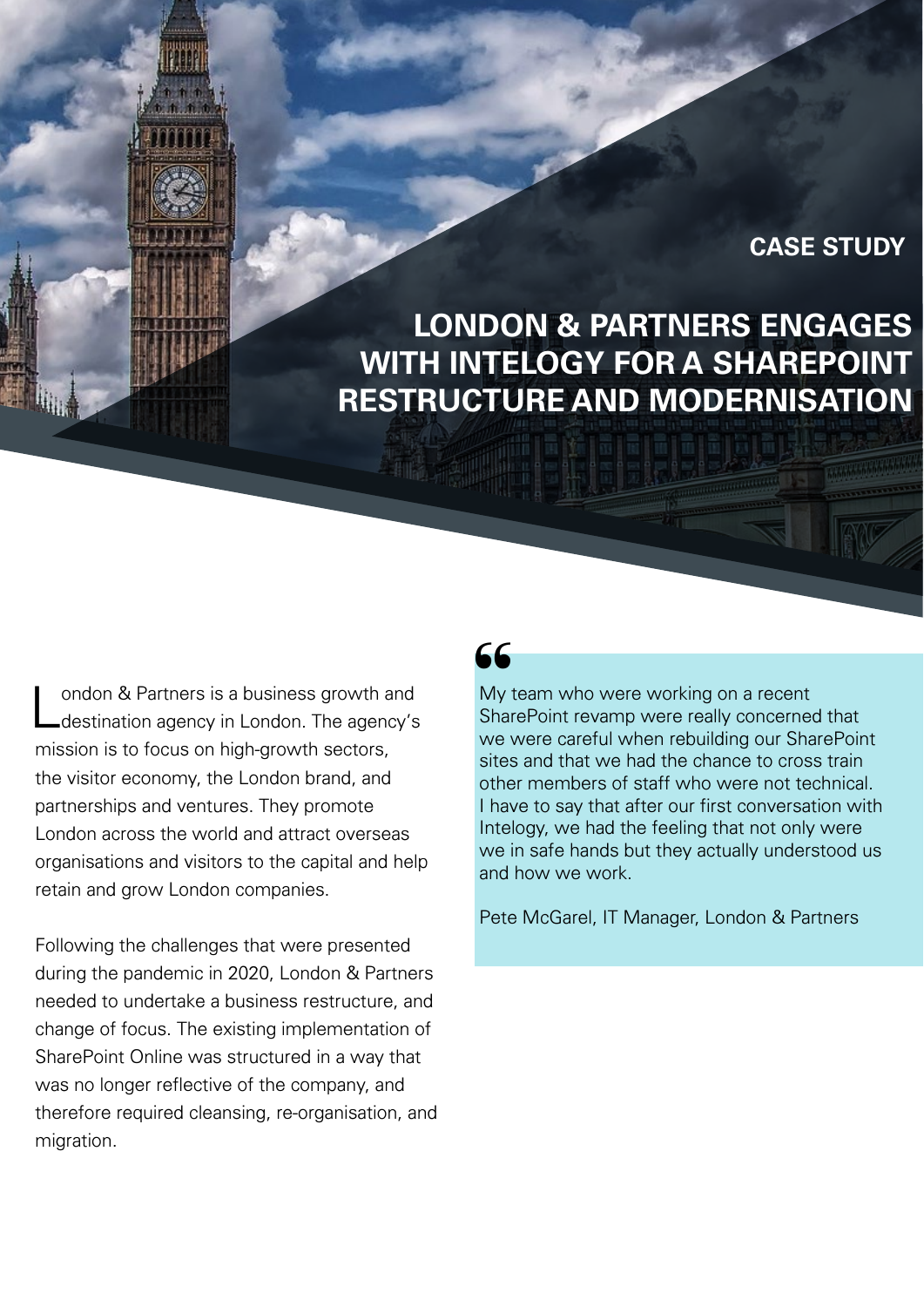#### **CHALLENGES**

SharePoint Online was already in frequent use for day-to-day working practices. The existing site architecture reflected the historical organisation structure and was built originally in the "classic" model of sites with sub-sites (and more underneath). This posed a significant technical challenge to the team at London & Partners for moving them into the new structure, along with

transferring files to areas that were now more relevant.

Additionally, their existing SharePoint intranet was seen as outdated and in need of a refresh to provide a new, visually-impactful interface that staff would be happy to use regularly to keep informed and make use of resources.

#### **SOLUTION OVERVIEW**

Our consultants started by gathering an understanding of the existing site structure, and (through workshops and wider discussions) the working model for the new company structure. We needed to understand which sites could be moved, which sites required content migration to another (or new) site, and which sites or areas were no longer required.

We started off with a Site Architecture Workshop where we discussed and agreed on the manner in which sites would be structured following migration. Together with key stakeholders we went through all the requirements in detail and learned more about the existing working methods and looked at what could be further improved through additional SharePoint and Microsoft 365 features when the new structure would be implemented.

Our team worked with London & Partners to form a strategy to report on all existing content and provide a mechanism for staff to identify

areas and content that required migration. It was understood that there was content that was not required for migration. This included redundant content and content with numerous historical versions that needed to be trimmed. Historical versions were confirmed as being in-place versions, managed by SharePoint, and therefore we were able to automatically trim these.

Further discussions were organised to provide a decision on any applicable exclusion rules and the sequencing plan for the migration timeline, to identify priority areas that should potentially be moved sooner.

A strong focus was placed on using the new SharePoint Hub functionality going forward, with sites being connected through association rather than physical location. This, first and foremost, allows any future restructure to be dealt with far more easily.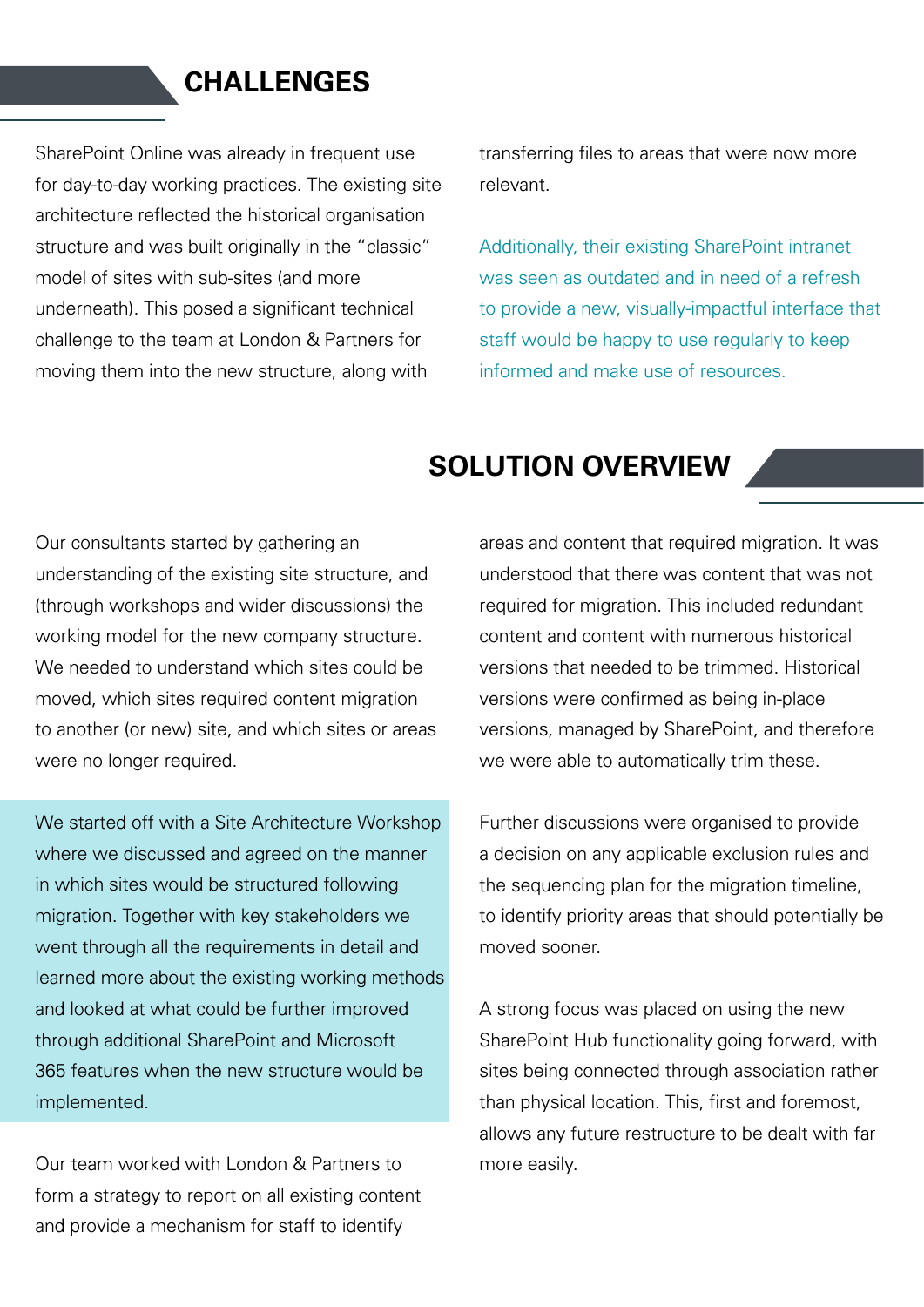In addition, a greatly improved navigation model was proposed that made use of SharePoint's recently released (at the time) App Bar, while making use of the Hub site shared navigation to assist in user journeys. Once the structure and association were designed, we were then able to plan the physical move of document libraries as required.

We documented the output of the discovery sessions in a report to cover the architectural structure of the new site model, and how this would work within SharePoint Online, taking advantage of best practice approaches and capabilities.

#### **The Migration**

After a thorough discussion with stakeholders, we estimated that 1.5-2TB of content out of the existing 4.2TB would need to be migrated. For the migration, we used a third-party tool called

ShareGate. This was our tool of choice because it enables a reliable transfer of content from the existing hierarchical structure to a new hub-based approach. By using ShareGate, Intelogy was able to transfer content in a manner that retained file/ folder permissions and version history, while also implementing new methods of using Content Types and taxonomy within the SharePoint environment.

As sites were moved and content migrated, we started to gradually build out the navigation model on the hub site(s) and the individual sites themselves, ensuring that the correct structure was reflected. The navigation feature was extended out to get a more targeted and simplified experience. Departments can now receive their own global navigation model, while site-specific navigation was also configured.

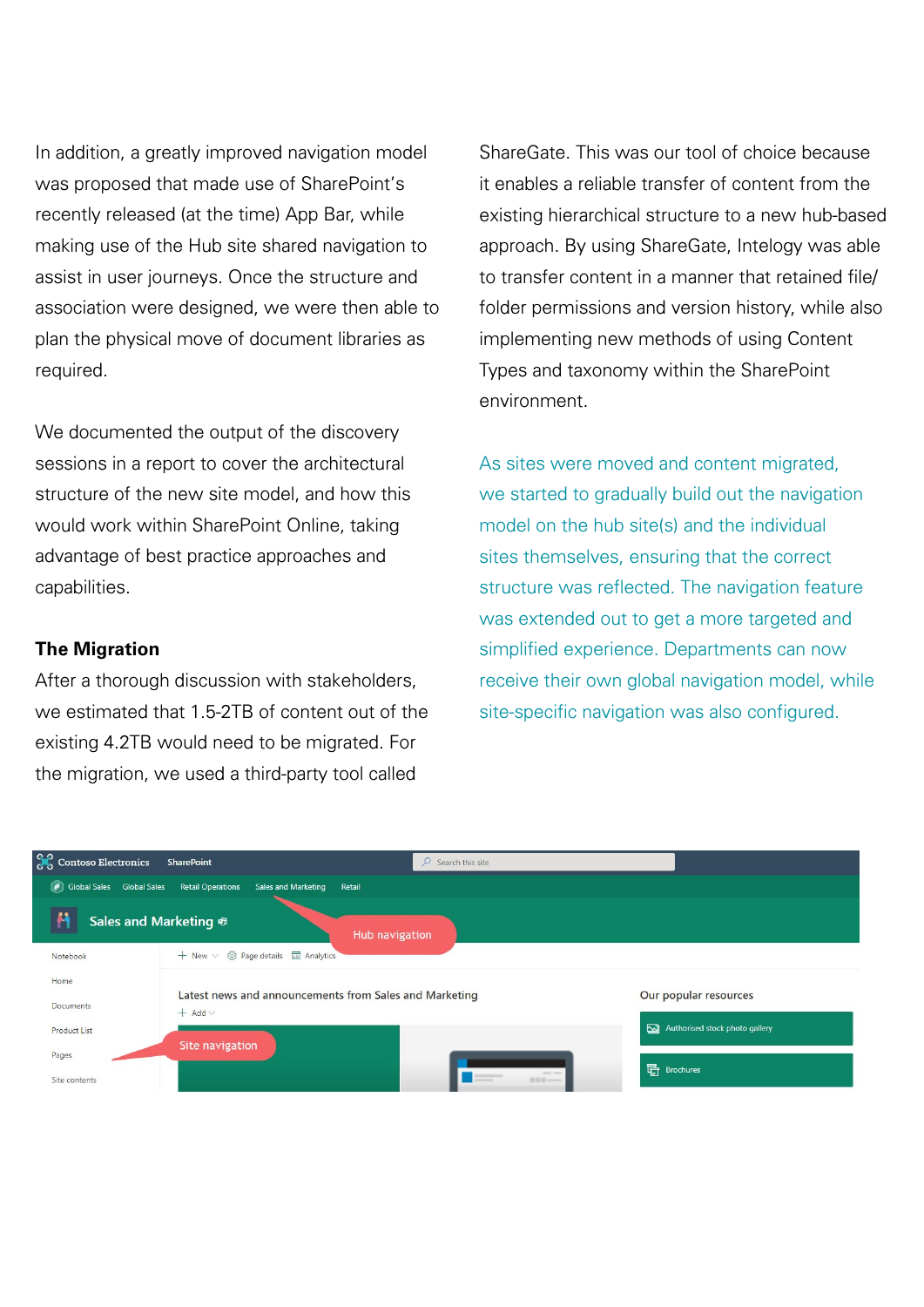We also set up a new SharePoint App Bar to allow for true global navigation that would be accessible anywhere in SharePoint. This allows users to access recent files & latest news, create audience-targeted links, and ensure links are only made visible to certain groups of staff. The navigation is now accessible from any site within **SharePoint** 

**The SharePoint App Bar completes the navigation model, allowing for site navigation, hub navigation and global navigation. All of these can now be configured and updated by any staff permitted for each area and do not require an administrator.** 

Ultimately, we implemented three methods of navigation within the new structure:

1. Global Navigation through the new SharePoint App bar

2. Hub navigation within each main directorate site, to guide users to locations within that specific area

3. Site navigation for each location, guiding users to libraries or other quick links, as needed



66

Our Project manager gave enough detail to make reporting a breeze and we couldn't have been happier with the final result. We even learnt a few tricks along the way from our extremely helpful Solution Architect. I would absolutely go to Intelogy first when working on anything similar.

Pete McGarel